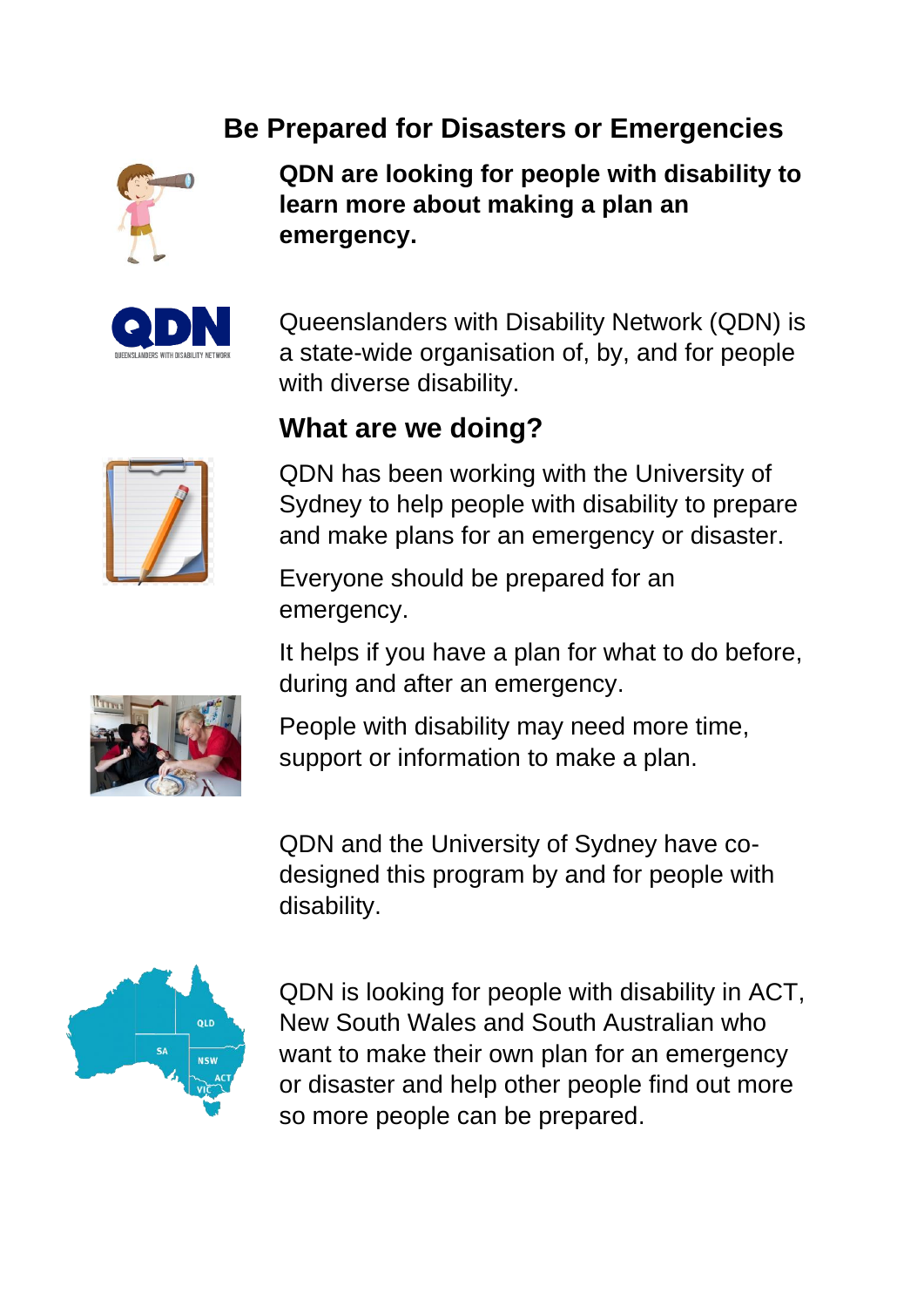

We're looking for 20 people with disability in **South Australia** to become Peer Leader.

# **What would I have to do?**

There are three things you'll need to do:



Come to five online workshops to learn about making to make your own plan for an emergency or disaster



Tell others about how they can start to get ready and make a plan for an emergency or disaster.



Be part of online meetings with other people with disability from across Australia who have done the training called a community of practice. This is a place to share your ideas, learnings and tips.

# **Who Do I Contact for More Information?**



Contact me, Lisa on 1300 363 783 or



email me at peersupport@qdn.org.au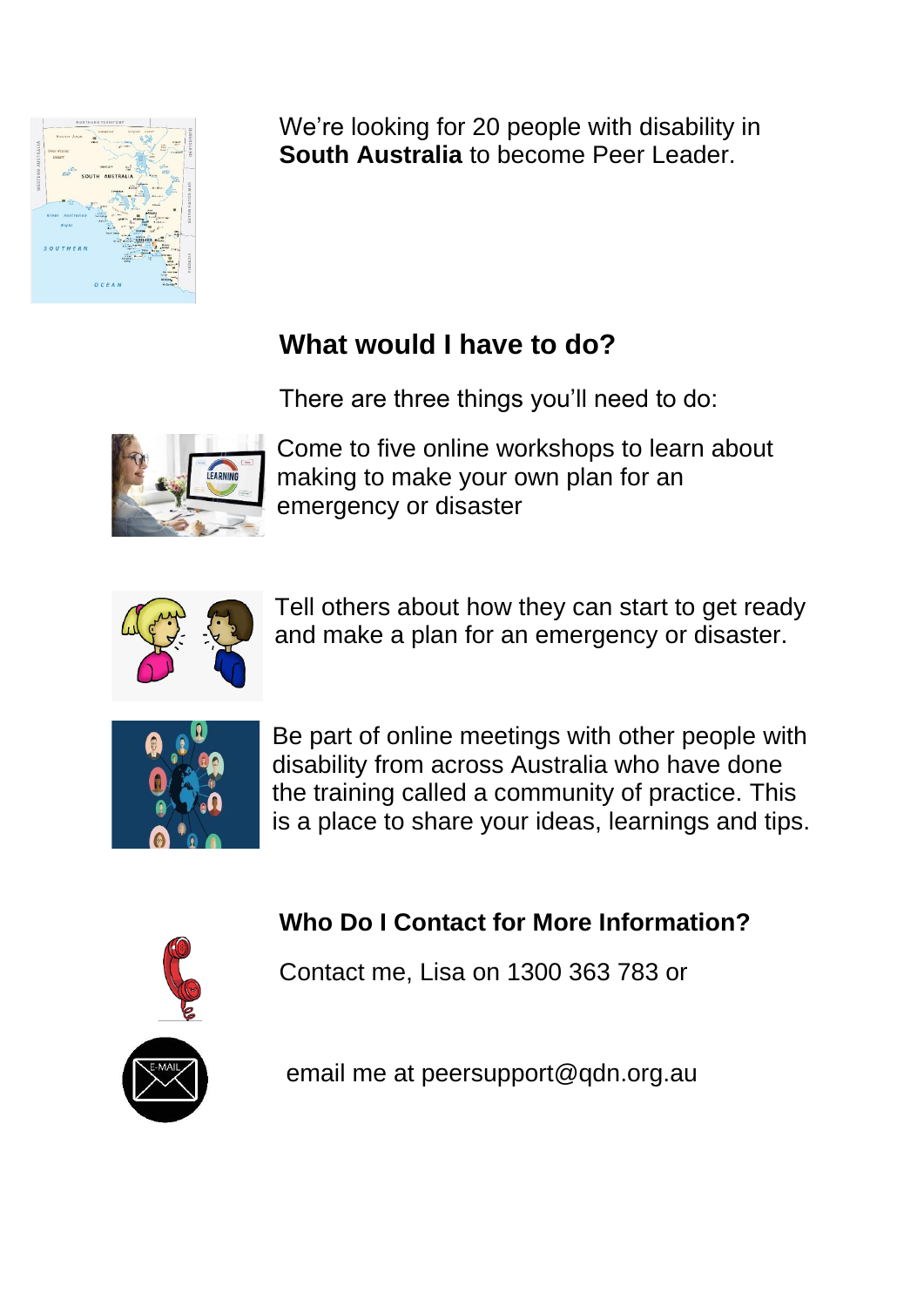

**Successful applicants will receive \$250 contribution for their time being part of the five workshops.**



This project is Funded by the Australian Government Department of Social Services.



**Expression of Interest form- P-CEP Peer Leadership Program**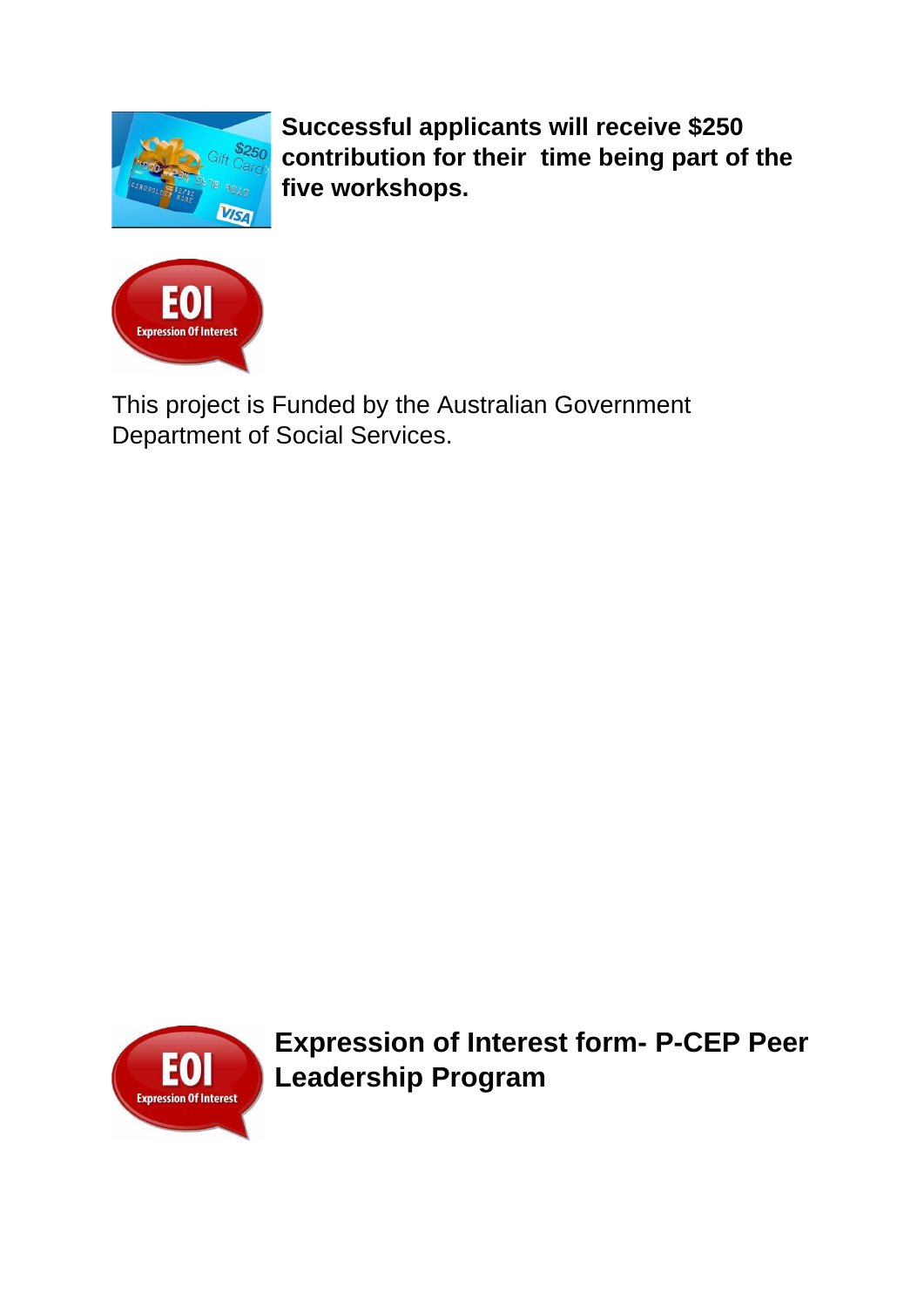

# **Ok, I'm Interested, How Can I Apply?**

Great! There are many ways you can apply



you can complete the form below,



call us and we can complete the form with you,



send us a video answering the questions

or

tell the answers to us in a way that you feel comfortable.



**Questions**